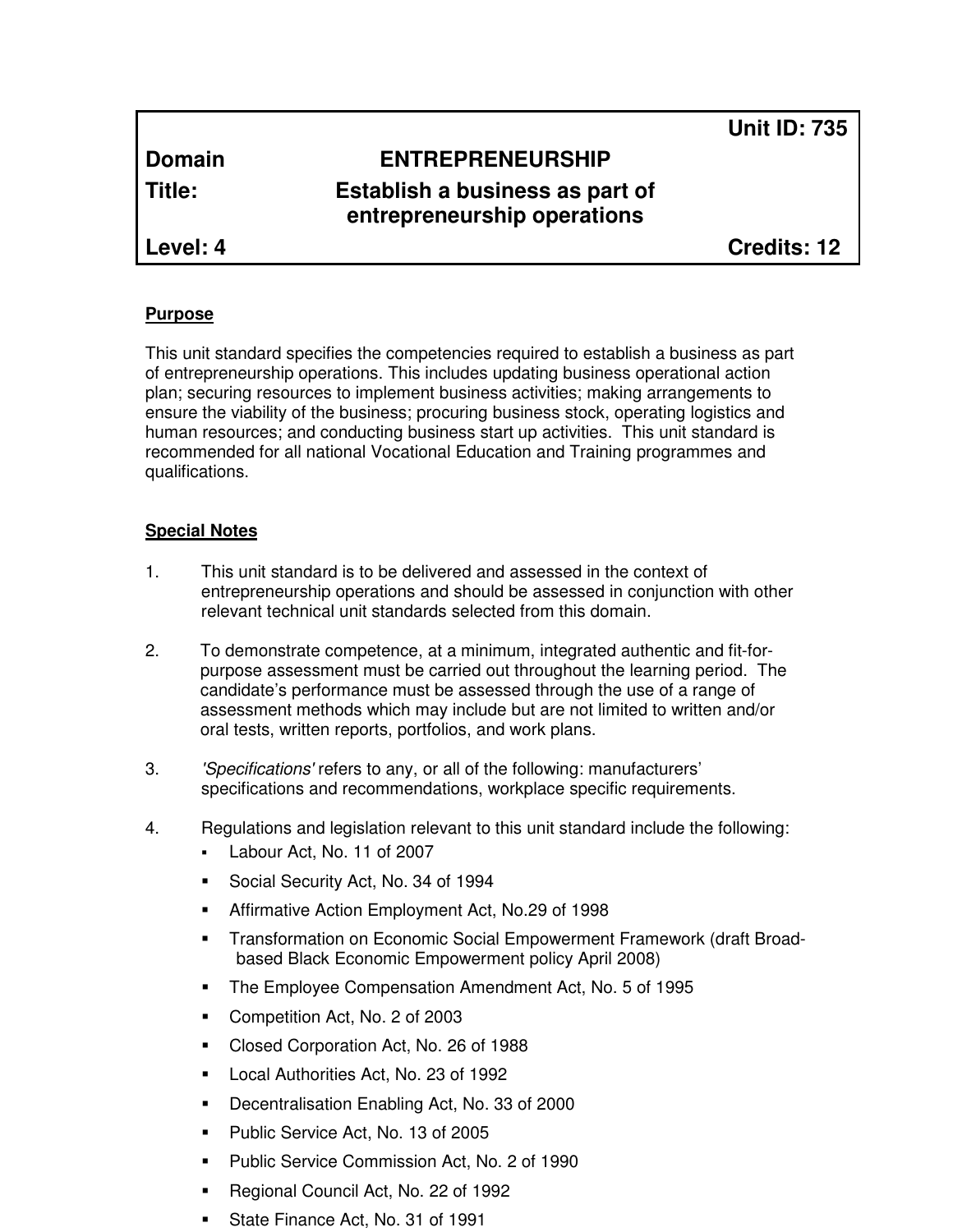- Financial Intelligence Act, No. 17 of 2007
- Namibian Financial Services Charter (NFSC)
- Liquor Act, No. 6 of 1998
- Nature Conservation Ordinance, No. 4 of 1975
- CITES 1 and 2
- Diamonds Act, No. 13 of 1999
- Minerals Development Fund of Namibia Act, No. 19 of 1996
- Minerals (Prospecting & Mining) Act, No. 33 of 1992
- **Petroleum Products and Energy Amendment Act, 2000**
- National Energy Fund Act of 2000
- Gas Act (Draft 2b)
- Petroleum (Exploration and Production) Amendment Act, No. 2 of 1993 s
- Electricity Act, No. 2 of 2000
- Water Resources Management Act, No. 24 of 2004
- Road Traffic and Transport Act, No. 22 of 1999
- Road Traffic & Transport Regulation of 2001
- **Public Health Amendment Act, No. 45 of 1976**
- Occupational Health and Safety Regulations No. 18, 1997

and all subsequent amendments.

# **Quality Assurance Requirements**

This unit standard and others within this subfield may be awarded by institutions which meet the accreditation requirements set by the Namibia Qualifications Authority and the Namibia Training Authority and which comply with the national assessment and moderation requirements. Details of specific accreditation requirements and the national assessment arrangements are available from the Namibia Qualifications Authority and the Namibia Training Authority on www.nta.com.na

# **Elements and Performance Criteria**

# **Element 1: Update business operational action plan.**

# **Performance Criteria**

- 1.1 Legal and marketing requirements are checked for relevancy and updated as required.
- 1.2 Information on market competitors, potential opportunities and potential weaknesses of the business is updated and incorporated in the operational action plan.
- 1.3 Major business activity plans are reviewed and updated.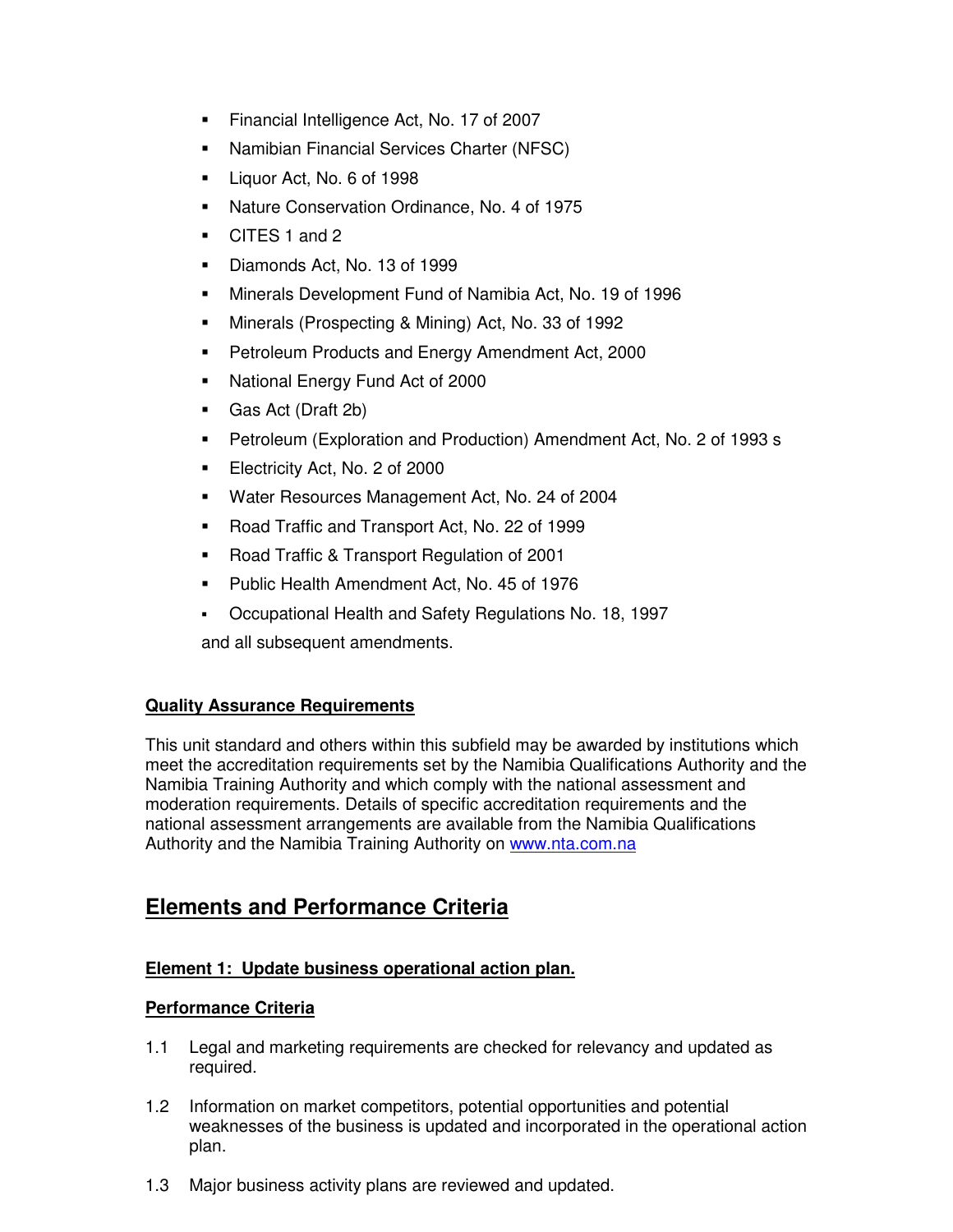- 1.4 Timeframes and resources required for implementing major business activities are reviewed or allocated.
- 1.5 Parties and activities responsible for handling the implementation of specific business activities are reviewed and amendments made if necessary.

#### **Element 2: Secure resources to implement business activities.**

#### **Range**

Required resources may include but are not limited to: raw materials; supplies; stock; staff.

Financial requirements may include but are not limited to: staff payment; staff training; running costs; resource utilisation; business objectives.

Business start-up capital may include but is not limited to: own resources; family donations or contributions; money lent or donated; loans from financial institutions; loans and grants from government or donor programmes; co-investors in the business.

#### **Performance Criteria**

- 2.1 Required resources for business activities are secured or planned.
- 2.2 Financial requirements are confirmed and finances allocated.
- 2.3 Business start-up capital is determined in line with business objectives and financial and action plans.
- 2.4 Financial flows of the business are planned and scheduled.

#### **Element 3: Make arrangements to ensure viability of the business.**

#### **Range**

Key institutions involved in the registration of a business may include but are not limited to: Ministry of Trade and Industry; Ministry of Finance; Namibia Financial Institutions Supervisory Authority (NAMFISA); Ministry of Agriculture; Namibia Tourism Board; Social Security Commission; local and regional authorities; Namibia Qualifications Authority (NQA).

Procedures for registering a business may include but are not limited to: guidelines for registration; selected form of business ownership; procurement of registration forms and revenue stamps; preparation of business registration documents; submission of registration forms.

#### **Performance Criteria**

- 3.1 Key institutions involved in business registration are identified and their requirements followed.
- 3.2 Rules, regulations and requirements for the registration of business are followed and relevant payments made.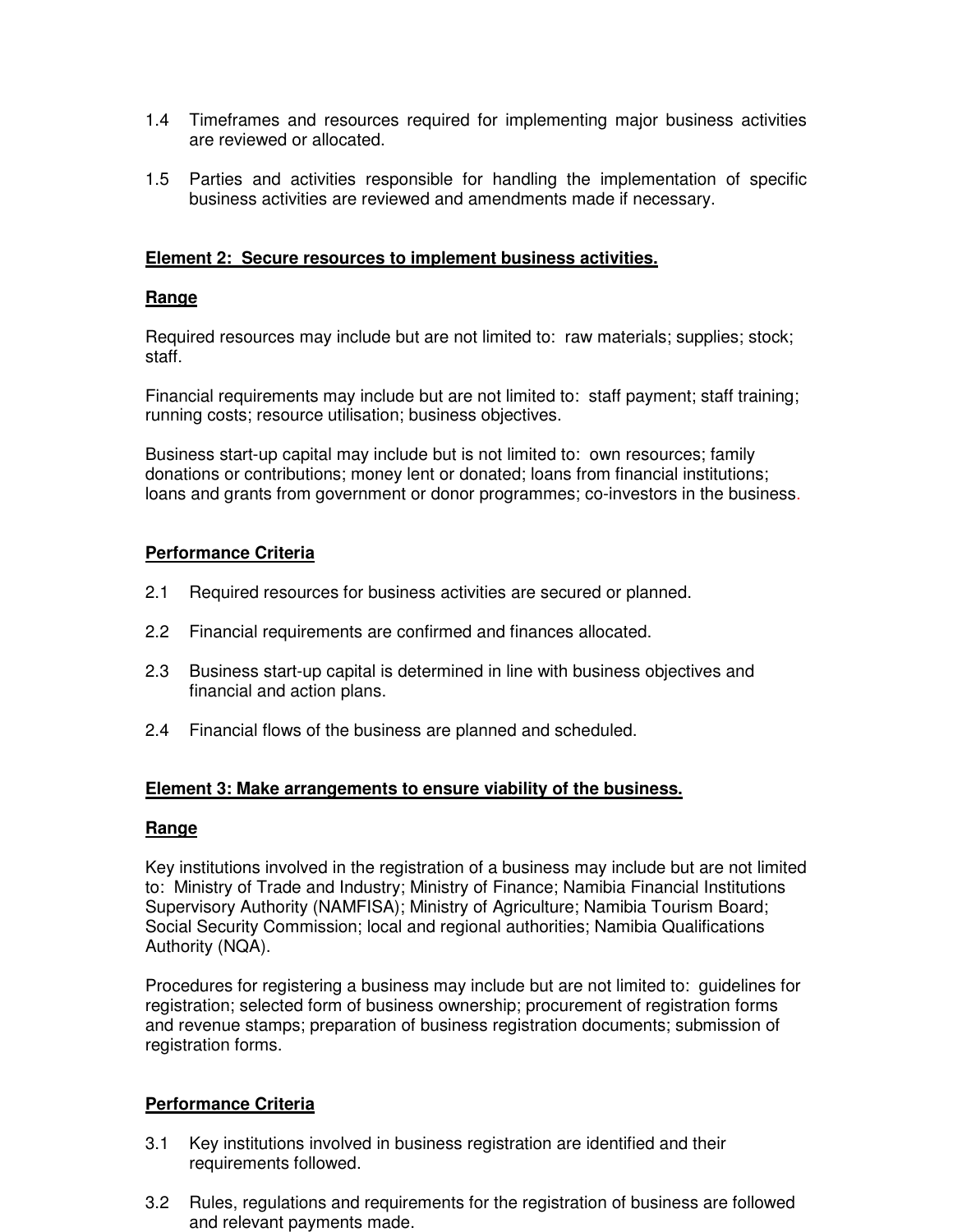3.3 Arrangements are made to ensure the viability of the business, including registration, following prescribed procedures and requirements.

#### **Element 4: Procure business stock, operating logistics and human resources.**

#### **Range**

Business stock may include but is not limited to: the raw materials that will be used in the production of goods and services or the goods that will be sold by the business.

Operating logistics may include but are not limited to: tools; equipment; motor vehicles; utilities (water, electricity, premises); consumables (stationery).

Human resources may include but is not limited to: staff or workers that the business requires to employ to manage and handle its operations.

#### **Performance Criteria**

- 4.1 Production processes selected for the business are implemented.
- 4.2 Stock and/or raw materials to be used in production of products are identified, planned and procured in accordance with business requirements.
- 4.3 Business stock is handled and stored according to manufacturers' and organisational requirements and procedures if applicable.
- 4.4 Tools and equipment required for production are identified, selected, sourced and paid for in accordance with business requirements.
- 4.5 Tools and equipment are installed and made ready for use in accordance with business requirements.
- 4.6 Human resources needed are selected, their job descriptions developed and their job specifications and remuneration determined.
- 4.7 Appropriate candidates are recruited and inducted for the jobs to be performed.
- 4.8 All relevant business documents are completed according to business policies and procedures.

#### **Element 5: Conduct business start up activities.**

#### **Range:**

Operating clearances may include but are not limited to: health; controlling associations.

Business support services may include but are not limited to: water; bank accounts; electricity; other utilities.